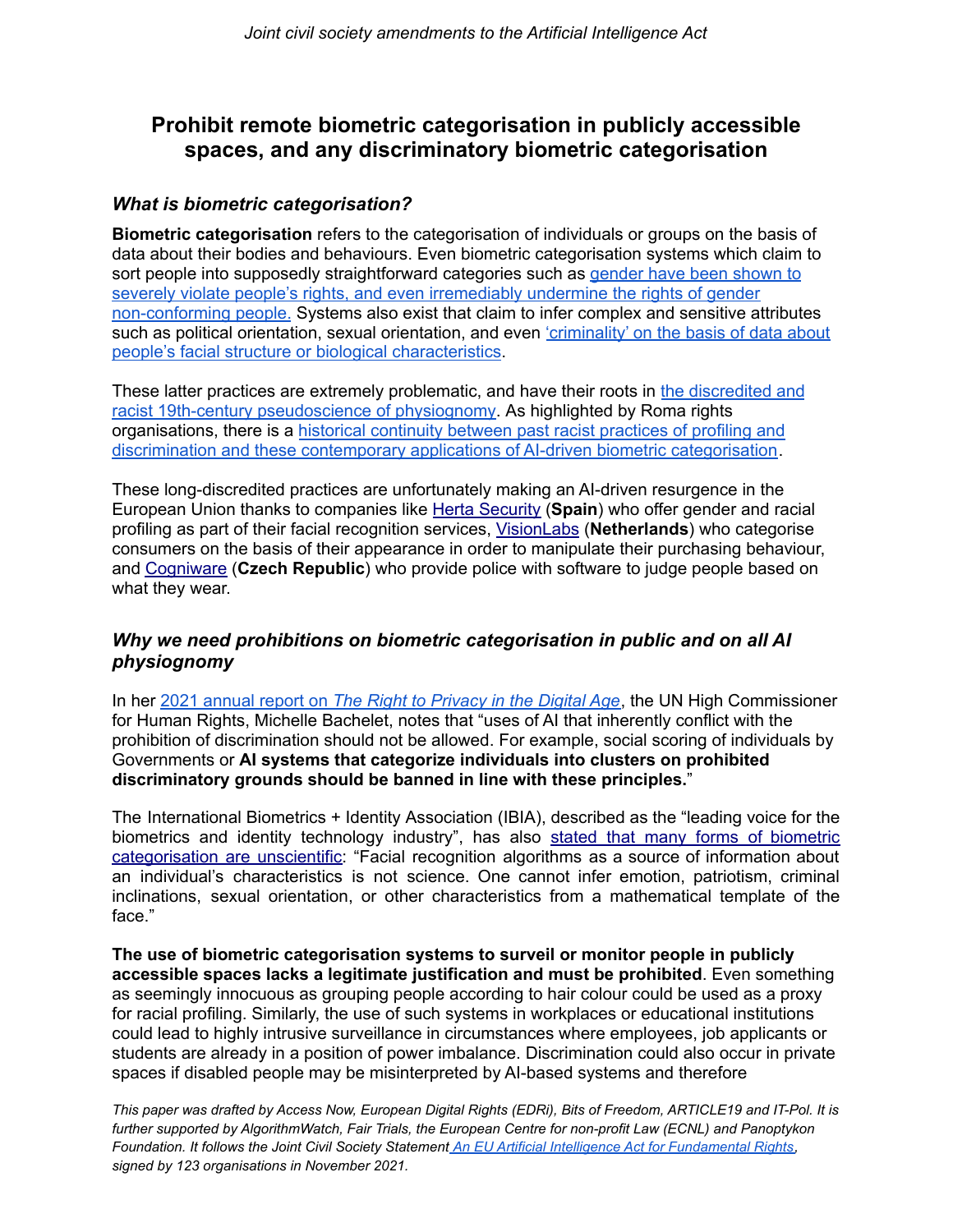categorized erroneously due to unusual physical appearance, movement, voice or expression. This could lead to them being treated differently and potentially less favourably than others as, for example, customers or job applicants.

Moreover, AI systems used **in any context** to categorise people according to sensitive or protected characteristics such as 'ethnic origin', 'race', 'disability', 'sexual orientation' or 'political orientation' pose an obvious and severe threat of discrimination. **Such attempts to infer and categorise us according to these complex attributes amount to AI [physiognomy](https://papers.ssrn.com/sol3/papers.cfm?abstract_id=3927300) and must be banned in all circumstances**.

Regarding these prohibitions, the European Data Protection Supervisor (EDPS) and European Data Protection Board (EDPB) issued a Joint [Opinion](https://edps.europa.eu/system/files/2021-06/2021-06-18-edpb-edps_joint_opinion_ai_regulation_en.pdf) on the AI Act that calls for a prohibition on *"AI systems categorizing individuals from biometrics (for instance, from face recognition) into clusters according to ethnicity, gender, as well as political or sexual orientation, or other grounds for discrimination prohibited under Article 21 of the Charter"* (p.13).

## *Amendments to the AI Act's treatment of biometric categorisation*

There are a number of flaws and issues in the treatment of biometric categorisation in the AI Act.

*Firstly*, the definition of biometric categorisation in Article 3, paragraph (35) of the AI Act is at odds with how biometric categorisation systems are used in reality. This definition is limited to systems that use **biometric data**, defined in Article 3(33) as data relating "to the physical, physiological or behavioural characteristics of a natural person*, which allow or confirm the unique identification of that natural person*" [italics for emphasis].

However, biometric categorisation systems may use physiological data that arguably **doesn't always meet the high bar for identification required to be classed as biometric data** (e.g[.](https://ieeexplore.ieee.org/document/7825064) inferring gender from [sweat](https://ieeexplore.ieee.org/document/9435205) odour, grouping people according to ethnic origin on the basis of skin colour). In such cases, providers could argue that **their system is not subject to obligations under the Act.**

To avoid such loopholes, a new definition should be added to Article 1 for **biometrics-based data**

An amendment should be made to Recital 7 to clarify the need for the inclusion of a definition of biometrics-based data, and to clarify that it is intended purely to capture data that falls outside the scope of the existing definition of biometric data in the GDPR.

The definition of biometric categorisation should also be modified so as to clarify that it includes systems which use biometrics-based data.

A complementary recital should be added to clarify that 'specific categories' means *any* attempt to stratify or assign a classifier to people on the basis of the specified data. This applies even if such classifiers were to assign, for example, a numerical scale or other proxy to refer to certain values, rather than an explicit category.

**Secondly**, given the risk of unlawful profiling, discrimination and manipulation, a prohibition on

*This paper was drafted by Access Now, European Digital Rights (EDRi), Bits of Freedom, ARTICLE19 and IT-Pol. It is further supported by AlgorithmWatch, Fair Trials, the European Centre for non-profit Law (ECNL) and Panoptykon Foundation. It follows the Joint Civil Society Statement [An EU Artificial Intelligence Act for Fundamental Rights,](https://edri.org/wp-content/uploads/2021/12/Political-statement-on-AI-Act.pdf) signed by 123 organisations in November 2021.*